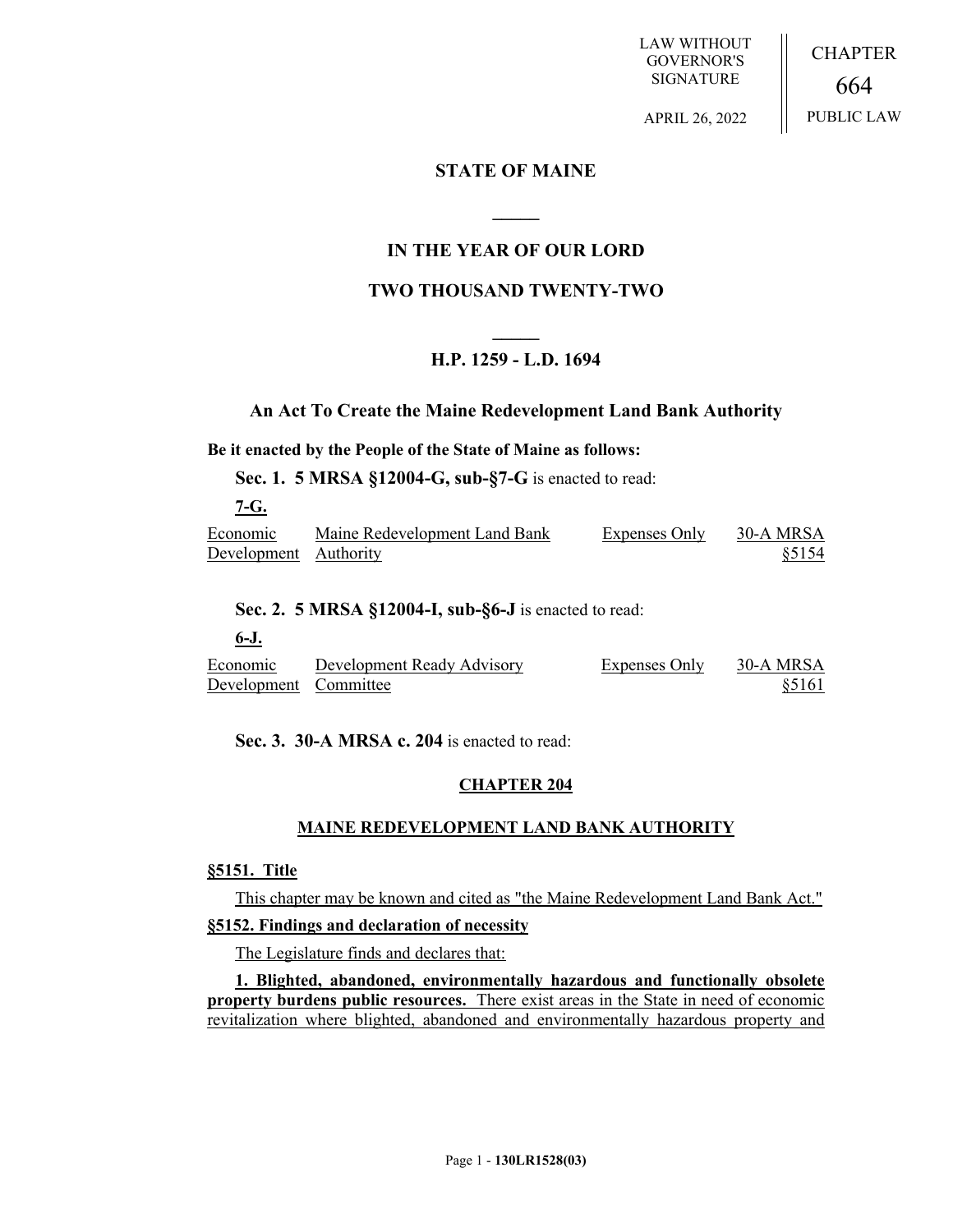property that is both functionally obsolete and unfit to be repurposed for another use present burdens on municipal revenues and public health and safety;

**2. Need for revitalization.** In order to strengthen and revitalize the economy of the State and municipalities, it is in the best interest of the State to assemble and dispose of blighted, abandoned and environmentally hazardous property and property that is both functionally obsolete and unfit to be repurposed for another use in a coordinated manner to foster development of that property and promote economic growth;

**3. Coordinated development of blighted, abandoned, environmentally hazardous and functionally obsolete property serves the public interest.** The planning and preparation for revitalizing the economy through the acquisition of blighted, abandoned and environmentally hazardous property and property that is both functionally obsolete and unfit to be repurposed for another use using public money are a governmental concern and serve a valid public purpose;

**4. Facilitate coordinated redevelopment of blighted, abandoned, environmentally hazardous and functionally obsolete property.** The establishment of the redevelopment authority is necessary to facilitate the relief of the conditions described in this section by assisting public entities, including, but not limited to, municipalities, counties, regional planning organizations and state agencies, in the redevelopment of blighted, abandoned and environmentally hazardous property and property that is both functionally obsolete and unfit to be repurposed for another productive use; and

**5. Municipalities, counties and unorganized territories have properties that they cannot restore to productive use due to a variety of technical or financial issues.** The establishment of the redevelopment authority is necessary to provide technical and financial assistance to local governments upon request for the purpose of returning to productive use blighted, abandoned, environmentally hazardous and functionally obsolete property, including property acquired by a municipality through the municipal foreclosure process.

### **§5153. Definitions**

As used in this chapter, unless the context otherwise indicates, the following terms have the following meanings.

**1. Abandoned.** "Abandoned" with reference to a property means a property that is vacant and to which the owner has no intent to return.

**2. Blighted.** "Blighted" with reference to a property means a property on which buildings or improvements are detrimental or are a threat to the public health, safety or welfare in their present condition.

**3. Environmentally hazardous.** "Environmentally hazardous" with reference to a property means a property that is designated as an uncontrolled hazardous substance site under Title 38, section 1365.

**4. Functionally obsolete.** "Functionally obsolete" with reference to a property means a property that is unable to be used to adequately perform the functions for which it was intended.

**§5154. Maine Redevelopment Land Bank Authority established; purpose**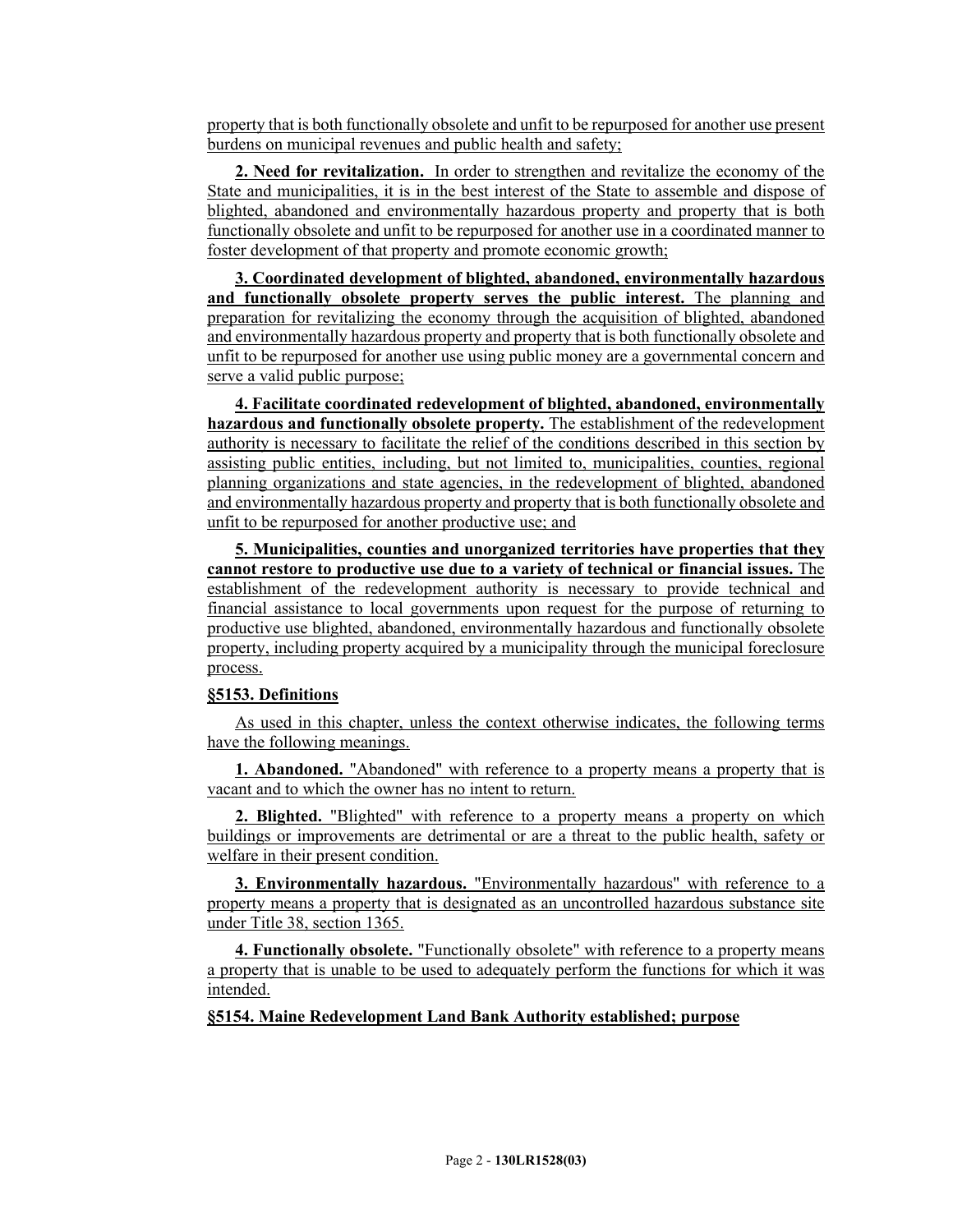The Maine Redevelopment Land Bank Authority, as established in Title 5, section 12004-G, subsection 7-G and referred to in this chapter as "the redevelopment authority," is a body corporate and politic and a public instrumentality of the State.

The purpose of the redevelopment authority is to assist municipalities and other entities in this State in the redevelopment of properties identified as eligible under section 5157, subsection 1 in order to return those properties to productive use.

The purposes of this chapter are public and the redevelopment authority is performing a governmental function in carrying out this chapter.

# **§5155. Appointment; qualifications and tenure**

**1. Members appointed by the Governor.** The Governor shall appoint 9 members to serve as commissioners of the redevelopment authority subject to review and confirmation by the joint standing committee of the Legislature having jurisdiction over economic and community development matters. These members must include:

A. A resident of the State who is a real estate broker licensed by the Real Estate Commission pursuant to Title 32, section 13003;

B. A resident of the State who is responsible for community redevelopment as an employee of a state-chartered bank;

C. A resident of the State from each of the 2 congressional districts;

D. A full-time municipal economic and community development director in the State;

E. A full-time planning professional employed by an urban or regional planning organization in the State;

F. A person with experience in the field of preservation of historic property;

G. A person with experience in environmental remediation of commercial property; and

H. A person with experience in the development of residential communities and housing development.

**2. Term of office.** The commissioners of the redevelopment authority appointed under subsection 1 serve 3-year terms, except that the Governor shall initially appoint 2 commissioners for a term of one year, 3 commissioners for a term of 2 years and 4 commissioners for a term of 3 years. A vacancy is filled by appointment for the remainder of the unexpired term. Commissioners whose terms expire serve until their successors are appointed and confirmed. Commissioners may serve no more than 2 full consecutive terms.

**3. Ex officio members.** The following serve as ex officio, nonvoting members of the redevelopment authority:

A. The Commissioner of Economic and Community Development or the commissioner's designee;

B. The Commissioner of Environmental Protection or the commissioner's designee;

C. The Commissioner of Transportation or the commissioner's designee;

D. The Director of the Maine State Housing Authority or the director's designee; and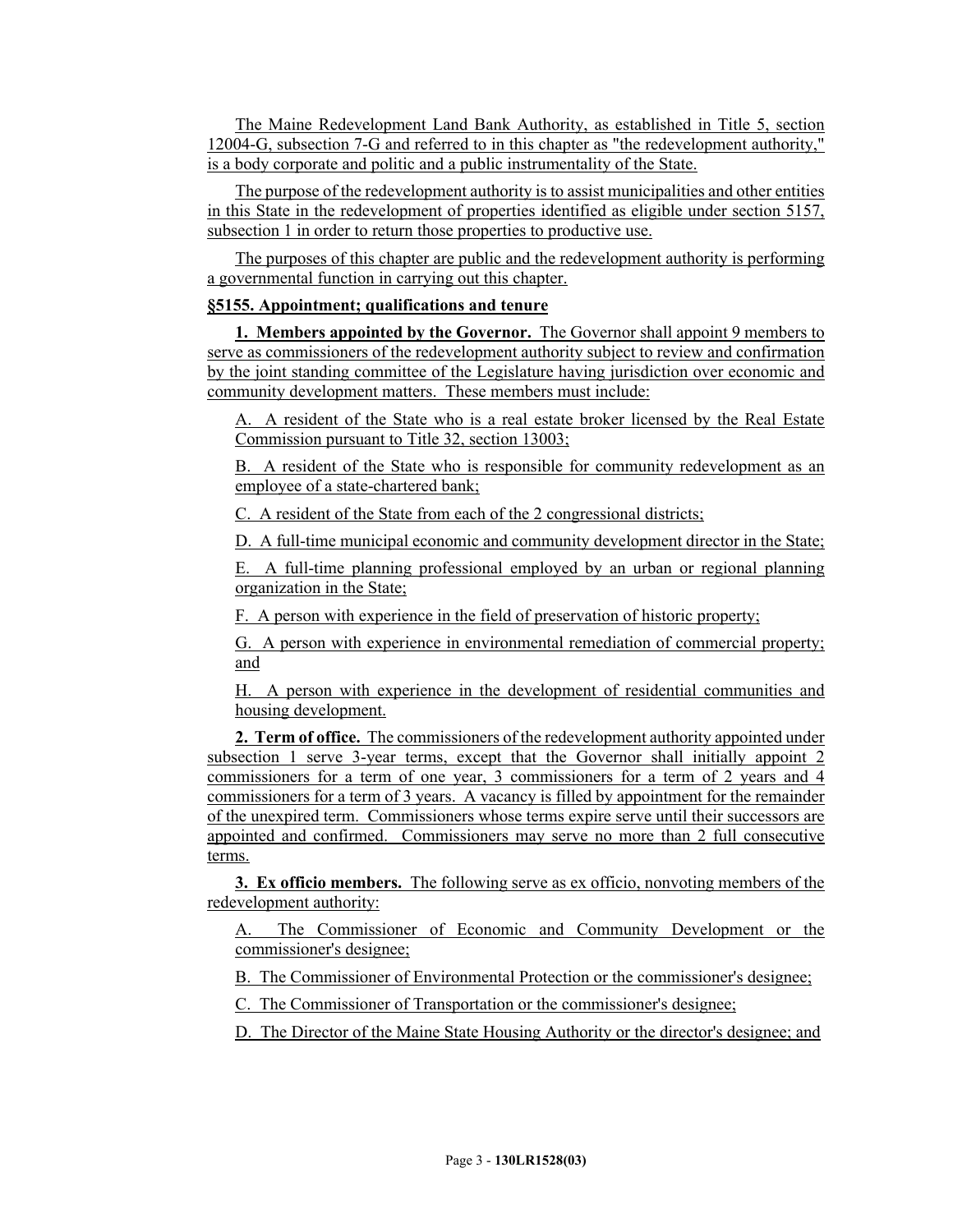E. The Director of the Maine Historic Preservation Commission or the director's designee.

**4. Organization.** The redevelopment authority shall select a chair and a vice-chair from among its voting members and adopt bylaws to govern procedures. The redevelopment authority shall hire an executive director and may hire staff and employ counsel as necessary.

# **§5156. Maine Redevelopment Land Bank Fund; sources of funding**

The Maine Redevelopment Land Bank Fund, referred to in this chapter as "the fund," is established as a dedicated nonlapsing fund to support the purposes of the redevelopment authority. Fees collected pursuant to Title 38, section 2203-A, subsection 2-A must be deposited into the fund. Other sources of funding may include, but are not limited to, state or federal funds received by the redevelopment authority to support community redevelopment. Unless otherwise specified, money received by the redevelopment authority for the express purpose of acquiring or developing property in accordance with this chapter must be deposited into the fund.

# **§5157. Eligible properties; exemption of certain properties**

**1. Eligible properties.** The redevelopment authority may acquire property through an agreement under section 5158, subsection 4, which may include:

A. Property that the redevelopment authority has determined is abandoned as demonstrated by a totality of evidence including, but not limited to, the following:

(1) Doors and windows on the property are boarded up, broken or continuously left unlocked;

(2) Rubbish, trash or debris has accumulated on the property;

(3) Furnishings and personal property are absent from the property;

(4) The buildings or improvements on the property are deteriorating so as to constitute a threat to public health or safety;

(5) Gas, electric or water service to the property has been terminated or utility consumption is so low that it indicates the property is not regularly occupied;

(6) A mortgagee has changed the locks on the property and neither the mortgagor nor anyone on the mortgagor's behalf has requested entrance to, or taken other steps to gain entrance to, the property;

(7) Reports of trespass, vandalism or other illegal acts being committed on the property have been made to local law enforcement authorities;

(8) A code enforcement officer or other public official has made a determination or finding that the property is abandoned or unfit for occupancy;

(9) The mortgagor is deceased and there is no evidence that an heir or personal representative has taken possession of the property; or

(10) Other reasonable signs of abandonment;

B. Property that the redevelopment authority has determined is blighted because of:

(1) Dilapidation, deterioration, age or obsolescence;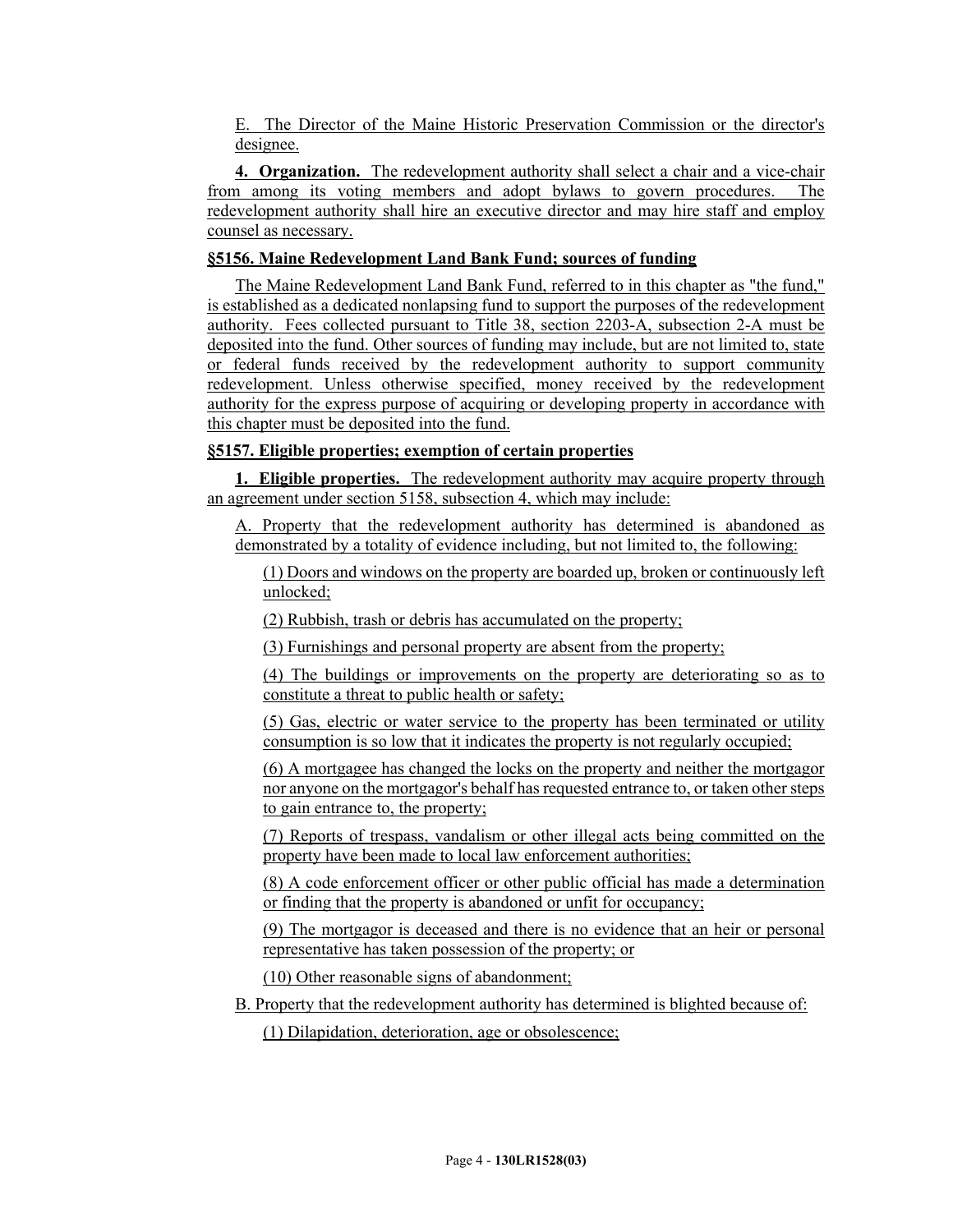(2) Inadequate provision for ventilation, light, air, sanitation or open spaces;

(3) High density of population and overcrowding;

(4) Tax or special assessment delinquency exceeding the fair value of the land;

(5) The existence of conditions that endanger life or property; or

(6) Any combination of the factors described in subparagraphs  $(1)$  to  $(5)$ ;

C. Property that the redevelopment authority has determined is functionally obsolete due to a substantial loss in value resulting from factors such as overcapacity, changes in technology, deficiencies or superadequacies in design or other similar factors that affect the property itself or the property's relationship with other surrounding property;

D. Property that is environmentally hazardous; and

E. Property that a municipality or county has determined is not within the capacity of the municipality or county to redevelop and for which the municipality or county has requested the assistance of the redevelopment authority.

**2. Exemption.** Notwithstanding any provision of this chapter to the contrary, the redevelopment authority may not:

A. Acquire land or other natural resources owned by a federally recognized Indian tribe or owned by the United States for the benefit of a federally recognized Indian tribe;

B. Acquire land the majority of which is unimproved or is not integral to the redevelopment of the property; or

C. Acquire property that is an active or former military facility that qualifies for inclusion in the Defense Environmental Restoration Program under 10 United States Code, Section 2701.

# **§5158. Powers and duties generally**

The redevelopment authority has the following powers and duties:

**1. Suit.** To sue and be sued;

**2. Seal.** To adopt an official seal;

**3. Office.** To maintain an office at a place designated by the redevelopment authority within the State;

**4. Agreements with public entities.** To enter into agreements with public entities, including, but not limited to, municipalities, counties, regional planning organizations, state agencies and municipal or regionally organized land banks in order to effectuate the purposes of this chapter. Agreements may include the acquisition of property or rights in property from a municipality or county whose governing unit declares the need for such an agreement;

**5. Agreements with federal agencies.** To enter into agreements with federal agencies related to funding of the redevelopment of property acquired in accordance with this chapter;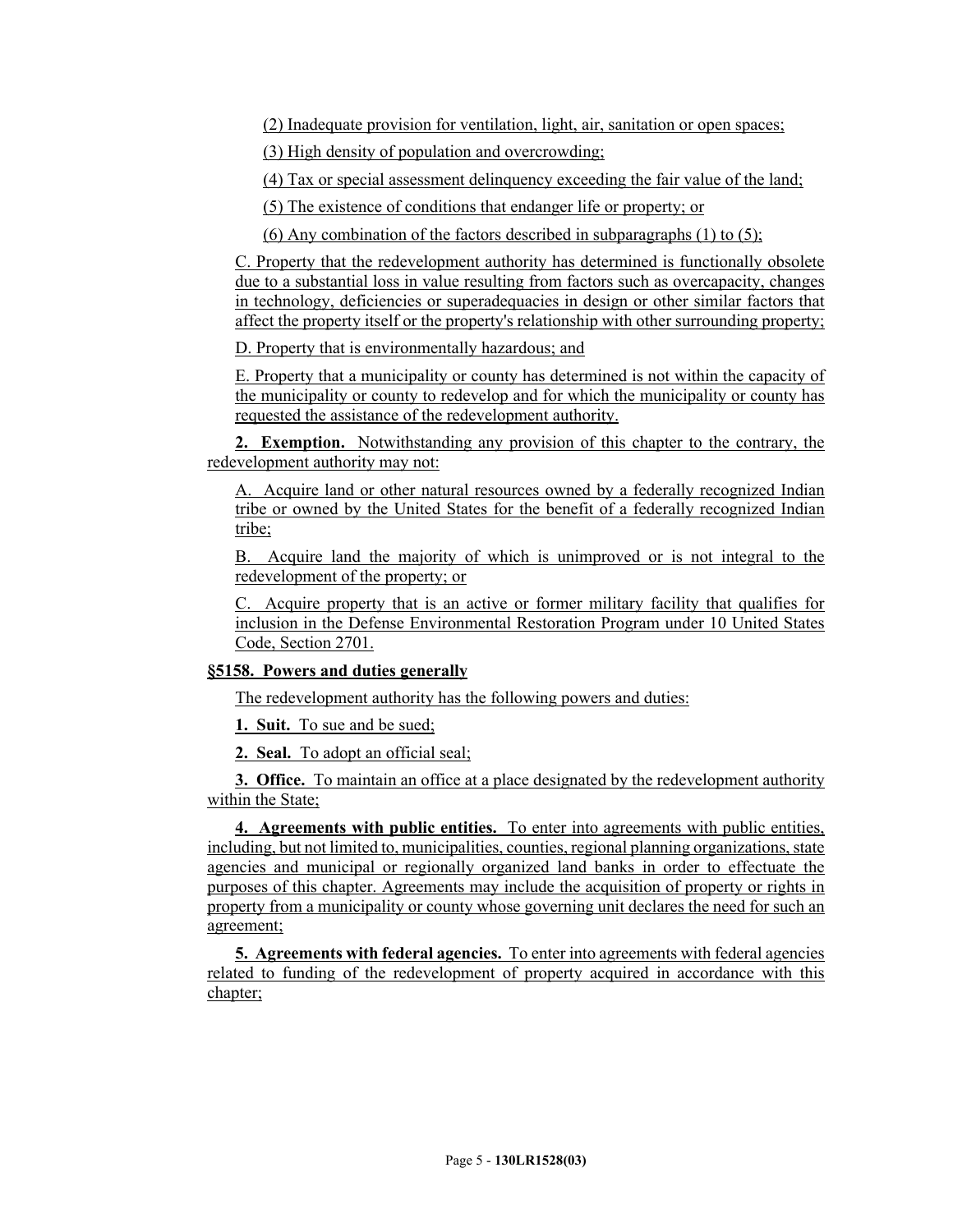**6. Assistance.** To provide assistance, by request, to entities in the State engaged in redevelopment activities by using the best practices adopted by the Development Ready Advisory Committee under section 5161;

**7. Application for funding.** To apply for grants, loans and other financial assistance from state or federal government programs for redevelopment projects consistent with this chapter;

**8. Bonds.** To issue revenue bonds as provided in section 5160;

**9. Eminent domain.** To acquire in a municipality, through an agreement with a municipality or county, eligible property by the exercise of the power of eminent domain as provided in section 5159;

**10. Rules.** To adopt rules for the purposes of carrying out this chapter. Rules adopted pursuant to this subsection are routine technical rules as defined in Title 5, chapter 375, subchapter 2-A; and

**11. Other functions.** To perform other functions necessary or useful for carrying out any of its powers, duties or purposes.

### **§5159. Eminent domain**

The redevelopment authority may acquire all or any part of real property in accordance with this chapter by the exercise of the power of eminent domain whenever the redevelopment authority determines that the acquisition of the real property is in the public interest or necessary for the purposes of this chapter.

**1. Resolution; documents filed; damages determined.** The necessity of an acquisition under this section is conclusively presumed upon the redevelopment authority's adoption of a resolution declaring that the acquisition of the real property described in the resolution is in the public interest and necessary for the purposes of this chapter.

A. Within 3 months after a resolution is adopted under this subsection, the redevelopment authority shall file in the registry of deeds of the county in which the real property is located:

(1) A copy of the redevelopment authority's resolution;

(2) A plat of the real property described; and

(3) A statement, signed by the chair of the redevelopment authority, that the real property is taken under this chapter.

B. After the documents are filed under paragraph A, the redevelopment authority shall determine the damages for the real property taken in the same manner as is provided for land taken for highway purposes under Title 23, chapter 3 and shall file a statement of this determination in the appropriate Superior Court.

**2. Title vests in redevelopment authority; bonds deposited.** Title to real property under this section vests in the redevelopment authority in fee simple absolute and the redevelopment authority may take possession of the real property when:

A. The copy of the resolution, plat and statement is filed in the registry of deeds;

B. The statement is filed in the Superior Court; and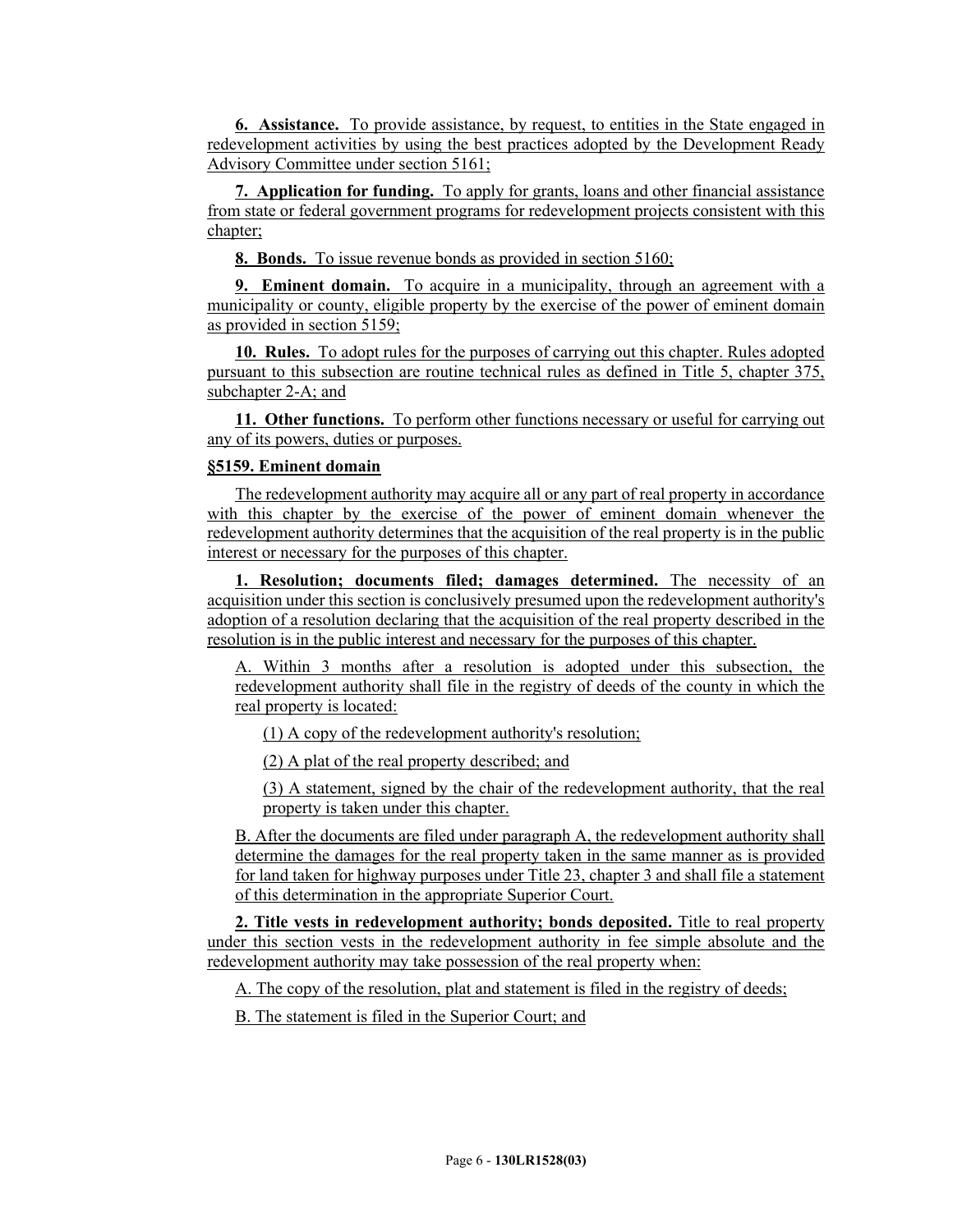C. Bonds, to the use of persons entitled to them, are deposited in the Superior Court with surety satisfactory to the clerk of the court in the amounts that the court determines to be sufficient to satisfy the claims of all persons interested in the real property. The court may, in its discretion, take evidence on the question to determine the amounts of the bonds to be deposited.

**3. Service on owners; nonresidents; unknown owners.** After the copy, plat and statement are filed under subsection 1, paragraph A, a sheriff or a sheriff's deputy shall serve notice of the taking of the real property upon the owner of the real property by delivering a true and attested copy of the description and statement under subsection 1 to the owner personally or at the owner's last and usual place of abode in the State or to a person living there.

A. If an owner is not a resident of the State, a true and attested copy of the notice must be sent by registered mail, return receipt requested, to the owner at the owner's last known address.

B. If the ownership of the real property cannot be ascertained after due and diligent search, an award must be made to persons unknown for the value of the real property and bonds for that amount running to the treasurer of the county for the use of persons entitled to the bonds must be deposited in the Superior Court. If, within 2 years after the bonds are deposited, no person has been able to prove ownership of the real property, the Superior Court shall order these bonds to be cancelled and returned to the redevelopment authority.

**4. Notice published.** After the resolution, plat and statement are filed under subsection 1, paragraph A, the redevelopment authority shall publish a copy of the resolution and statement in a newspaper having general circulation in the county at least once a week for 3 successive weeks. The statement must set forth the names of the owners of the real property to be taken and the amount awarded to them.

**5. Agreement and cancellation of bonds.** When an owner of real property taken under this section agrees with the redevelopment authority on the price of the real property and the sum agreed upon is paid by the redevelopment authority, the court shall order the bonds deposited under subsection 2, paragraph C to be cancelled and returned to the redevelopment authority.

**6. Complaint to Superior Court; trial.** An owner of real property taken under this section who cannot agree with the redevelopment authority on the price of the real property may within 3 months after personal notice of the taking or, if the owner has no personal notice, within one year from the first publication of the copy of the resolution and statement under subsection 4 apply by complaint to the Superior Court in the applicable county, setting forth the taking of the real property and petitioning for an assessment of damages by a jury or, by agreement of the parties, a referee or referees appointed by the court.

A. When a complaint is filed under this subsection, the court shall give 20 days' notice of the pendency of the action to the redevelopment authority by serving the chair of the redevelopment authority with a certified copy of the complaint. The court may proceed after this notice to the trial of the action. The trial must determine all questions of fact relating to the value and the amount of the real property, and judgment must be entered upon the verdict of the jury. Execution must be issued for that judgment against the money deposited in the court under subsection 2, paragraph C.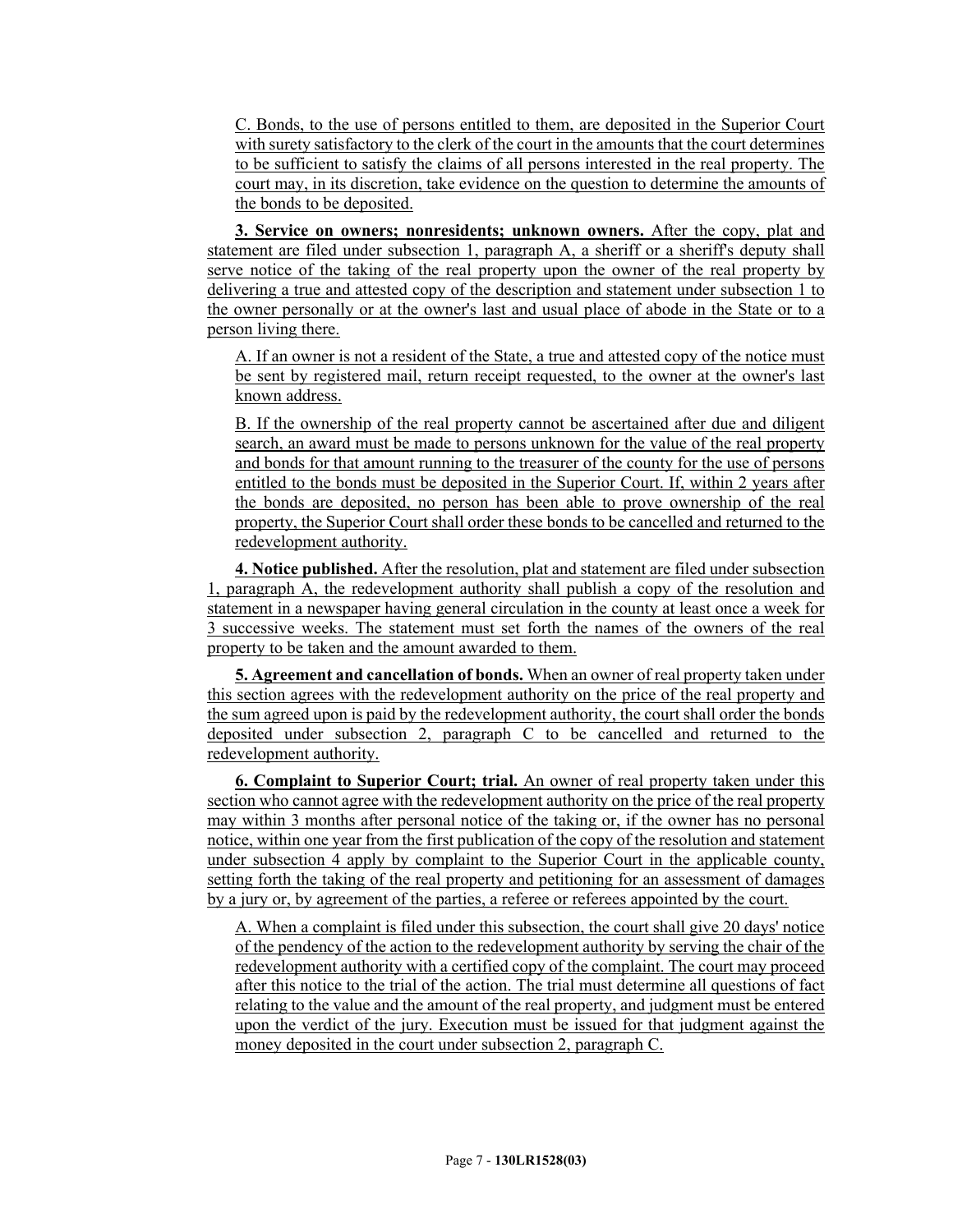**7. Conflicting ownership.** If the redevelopment authority is in doubt as to conflicting ownership or interest, the redevelopment authority may file a complaint in the Superior Court for a determination of the various rights and amounts due. If 2 or more conflicting plaintiffs claim the same real property or different interests in the same parcel of real property, the court, upon motion, shall consolidate their several complaints for trial at the same time by the same jury and may frame all necessary issues for the trial of that action.

**8. Appeal.** Appeal from the decision of the Superior Court may be made in the same manner as is provided for appeals in civil cases.

**9. Property of incapable persons.** If any real property in which a person not capable in law to act in the person's own behalf is interested is taken by the redevelopment authority under this chapter, the Superior Court, upon the filing of any complaint by or in behalf of the person, may appoint a guardian ad litem for the person. This guardian may appear and be heard on behalf of the person and may, with the advice and consent of the Superior Court and upon any terms that the Superior Court prescribes, release to the redevelopment authority all claims for damages for the real property of the person. Any lawfully appointed, qualified and acting guardian or other fiduciary of the estate of such a person, with the approval of the Probate Court having jurisdiction to authorize the sale of real property within the State of the person, may, before the filing of any such complaint, agree with the redevelopment authority upon the amount of damages suffered by the person by any taking of real property and may, upon receiving that amount, release to the redevelopment authority all claims for damages of the person for the taking.

**10. Expediting proceedings; taking public property.** In any proceedings for the assessment of compensation and damages for real property taken or to be taken by eminent domain by the redevelopment authority, the following provisions apply.

A. At any time during the pendency of the action or proceedings, the redevelopment authority or an owner may apply to the court for an order directing the redevelopment authority or the owner to show cause why further proceedings should not be expedited. Upon this application, the court may order that the hearings proceed and that any other steps be taken with all possible expedition.

B. If any of the real property taken or to be taken is devoted to a public use, it may nevertheless be acquired, and the taking is effective, except that no real property belonging to the municipality or to any other government may be acquired without its consent and that real property belonging to a public utility corporation may not be acquired without the approval of the Public Utilities Commission or an officer or tribunal having regulatory power over that corporation.

C. Any real property already acquired by the redevelopment authority may nevertheless be included within this taking for the purpose of acquiring any outstanding interests in the real property.

### **§5160. Bonds**

**1. Authorization.** The redevelopment authority may provide by resolution for the issuance of bonds for the purpose of funding the Maine Redevelopment Land Bank Fund, or any successor to the fund. The bonds of the redevelopment authority do not constitute a debt or liability of the State or of any agency or political subdivision of the State other than the redevelopment authority but are payable solely from the revenue of the redevelopment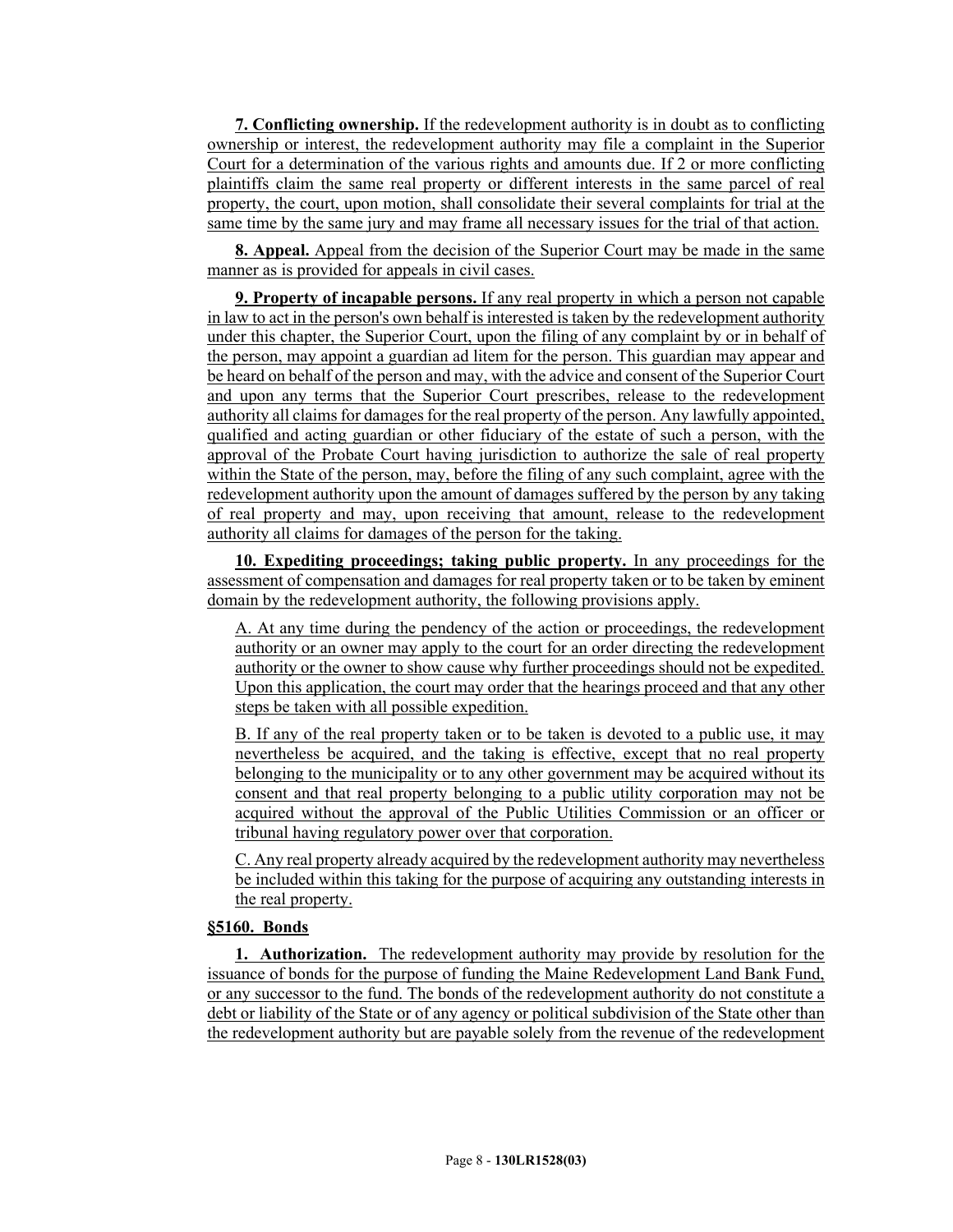authority, and neither the faith nor credit nor taxing power of the State or any political subdivision of the State is pledged to payment of the bonds. Notwithstanding any provision of law to the contrary, bonds issued pursuant to this chapter are fully negotiable. If a commissioner of the redevelopment authority whose signature appears on any bonds or coupons ceases to be a commissioner of the redevelopment authority before the delivery of those bonds or coupons, that signature is valid and sufficient for all purposes as if that commissioner had remained a commissioner until delivery.

**2. General characteristics.** The redevelopment authority may, by resolution, provide:

A. The manner of executing bonds and coupons;

B. The form and denomination of bonds and coupons;

C. Maturity dates;

D. Interest rates on bonds and coupons;

E. For redemption prior to maturity and the premium payable;

F. The place or places for the payment of interest and principal;

G. For registration if the redevelopment authority determines registration is desirable;

H. For the pledge of all or any of the revenue for securing payment;

I. For the replacement of lost, destroyed or mutilated bonds;

J. For the setting aside and the regulation and disposition of reserve and sinking funds;

K. For limitation on the issuance of additional bonds;

L. For the procedure, if any, by which the contract with a bondholder may be abrogated or amended;

M. For the manner of sale and purchase of bonds;

N. For the issuance of bonds in a series; and

O. Any other matter relating to the bonds that the redevelopment authority determines appropriate.

**3. Liability.** A member or employee of the redevelopment authority or a person executing the bonds may not be liable personally for the bonds or subject to any personal liability by reason of the issuance of the bonds.

**4. Trust indenture.** In the discretion of the redevelopment authority, bonds may be secured by a trust indenture by and between the redevelopment authority and a corporate trustee, which may be any trust company or bank having the powers of a trust company, located either within or outside the State. Such a trust indenture may pledge or assign the revenues of the redevelopment authority or any part of it. A trust indenture may set forth the rights and remedies of the bondholders and the trustee, restrict the individual right of action of bondholders and contain such other provisions as the redevelopment authority may consider reasonable and proper for the security of bondholders. Expenses incurred in carrying out any trust indenture may be treated as a part of maintenance.

**5. Rights of bondholders.** Provisions may be made for protecting and enforcing the rights and remedies of bondholders, including covenants as to acquisition of property,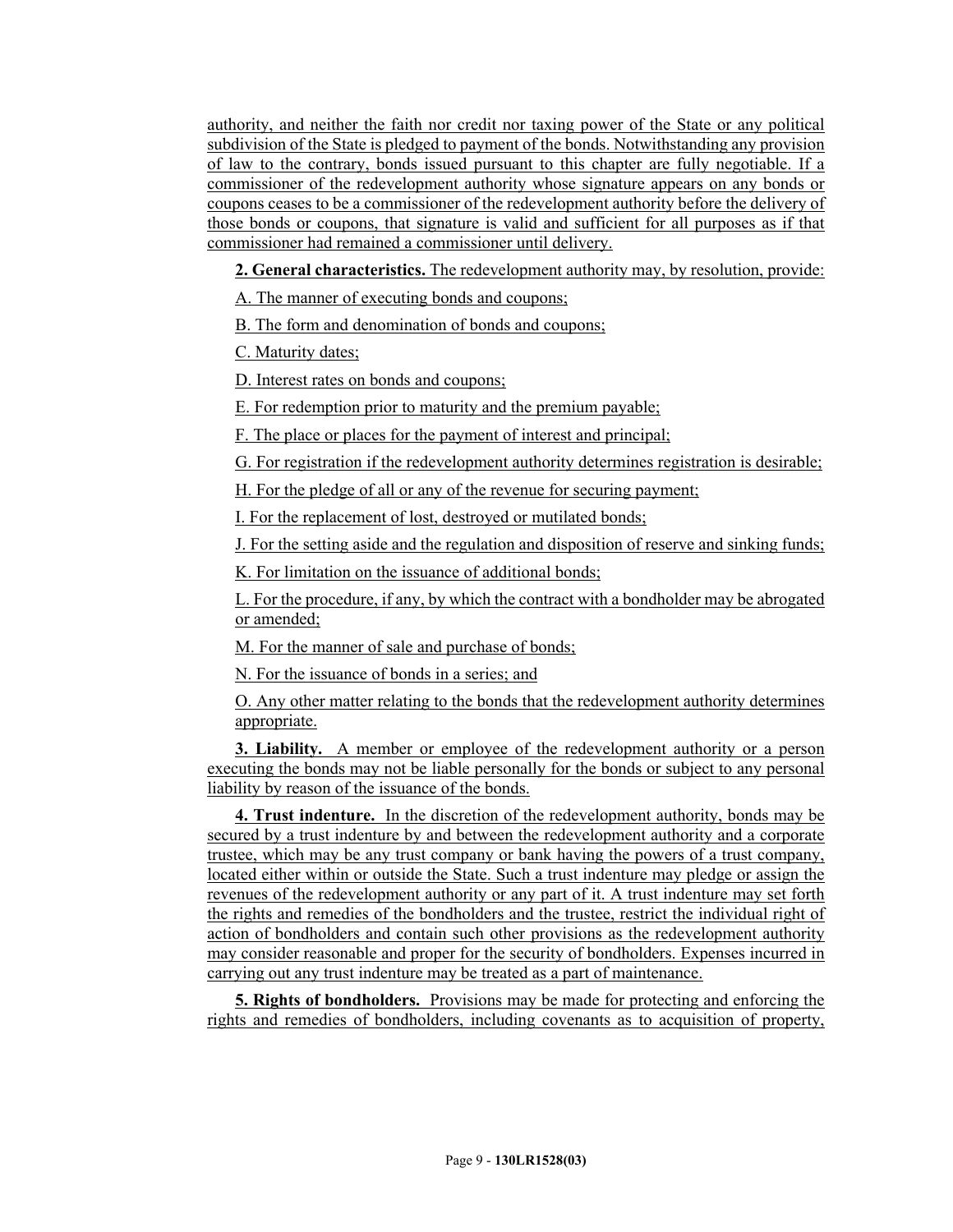construction, maintenance, operation and repair, insurance and the custody, security and application of all money.

**6. Depositories.** Any trust company or bank having the powers of a trust company and located either within or outside the State may act as a depository of the proceeds of bonds and revenue and may furnish such indemnity or pledge such securities as may be required by the redevelopment authority.

**7. Tax free.** The purposes of this chapter being public and for the benefit of the people of the State, bonds of the redevelopment authority are free from taxation by the State.

**8. Revenue refunding bonds.** The redevelopment authority may issue revenue refunding bonds for the purpose of refunding revenue bonds issued under this chapter. The issuance of any refunding bonds is the same as is provided for in this chapter relating to revenue bonds.

**9. Default.** In the event of default on bonds and in the event the default continues for a period of 3 months, action may be brought to enforce the rights of the bondholders by ensuring that the operation by the redevelopment authority is in conformity with the covenants of the bonds or trust indenture.

### **§5161. Development Ready Advisory Committee**

The Development Ready Advisory Committee, referred to in this section as "the committee," is established pursuant to Title 5, section 12004-I, subsection 6-J to develop and maintain best practices for community development.

**1. Membership.** The members of the committee are as follows:

A. The executive director of the redevelopment authority;

B. The Commissioner of Economic and Community Development or the commissioner's designee;

C. The Commissioner of Transportation or the commissioner's designee;

D. The Commissioner of Environmental Protection or the commissioner's designee;

E. The Commissioner of Agriculture, Conservation and Forestry or the commissioner's designee;

F. The Director of the Maine State Housing Authority or the director's designee;

G. The Director of the Maine Historic Preservation Commission or the director's designee; and

H. The following members, selected by and serving at the pleasure of the executive director of the redevelopment authority:

(1) A representative of a statewide association of municipalities;

(2) A representative from each regional planning organization in the State;

(3) A representative of an organization that advocates for the rights of low-income renters and homeowners;

(4) A representative of a local or statewide organization promoting civil rights that has racial justice or racial equity as its primary mission; and

(5) Two residents of the State with experience in real estate development.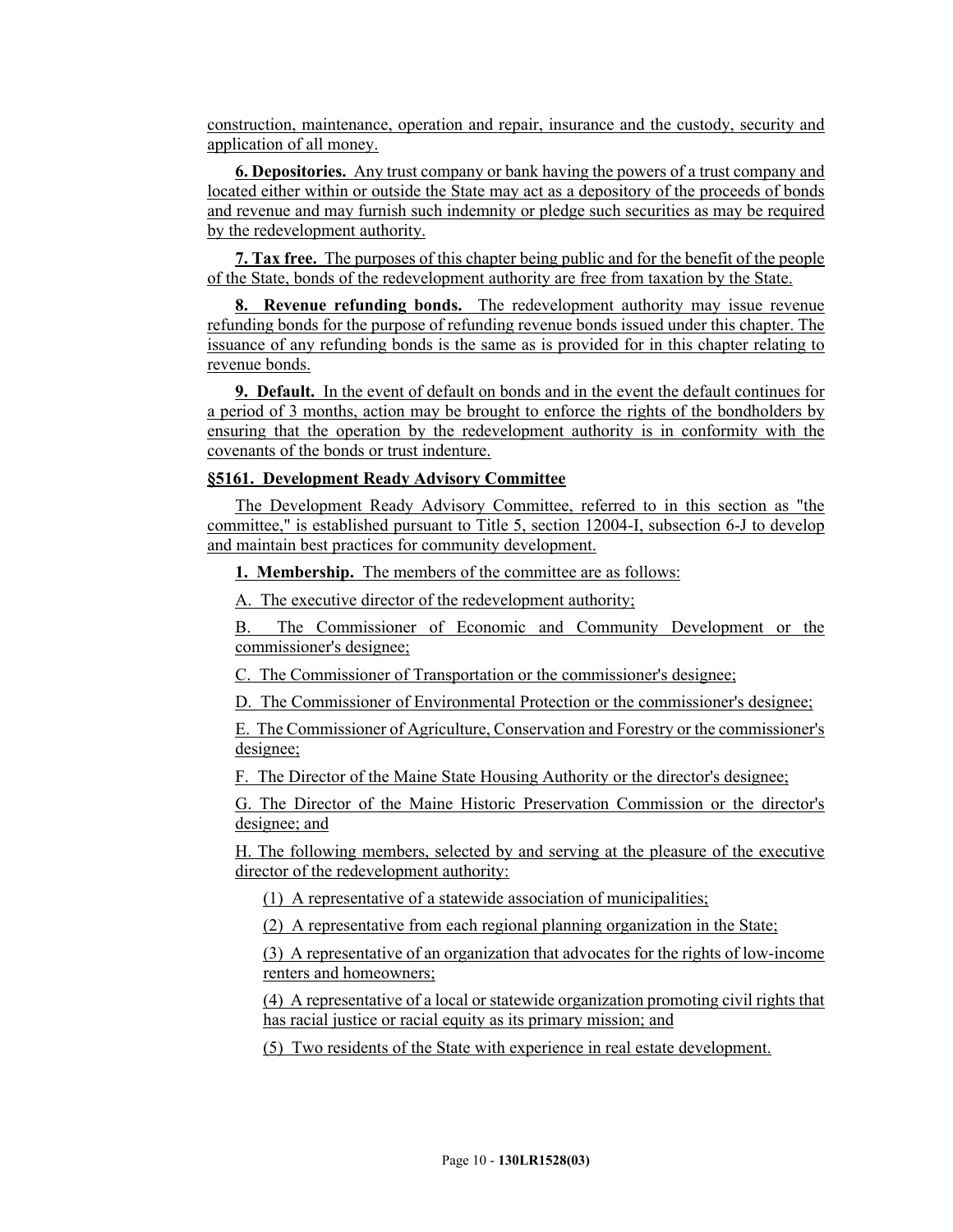**2. Duties.** The committee shall develop best practices for community development intended to support the following goals:

A. Assisting communities in preparing for new investment and development that maximize financial return for state and local economies, improve quality of life for local residents, address housing needs for households of all income levels and advance environmental protection and transportation goals and specific locally identified priority needs;

B. Assisting communities in designating priority investment areas in consultation with regional planning organizations, including but not limited to village centers, downtowns and adjacent neighborhoods, rural crossroads, high-impact corridors, working waterfronts and rural farmsteads; and

C. Ensuring that redevelopment efforts are achievable by communities and based on the merit of the redevelopment project and community commitment to the redevelopment project.

**3. Chair and officers.** The members of the committee shall annually elect one of its members as chair and one of its members as vice-chair to set the agenda and schedule meetings. The committee may elect other officers and designate their duties.

**4. Voting rights.** Each member of the committee has a vote.

**5. Meetings.** The committee shall meet at least twice a year.

**6. Quorum.** A majority of the members of the committee constitutes a quorum.

**7. Staff support.** The redevelopment authority shall provide staff support to the committee to carry out the purposes of this section.

# **§5162. Biennial report**

**1. Biennial report.** The redevelopment authority shall submit biennially, beginning with the Second Regular Session of the 131st Legislature, to the joint standing committee of the Legislature having jurisdiction over economic development matters a complete report on the activities of the redevelopment authority. The report must include the following:

A. A description of the redevelopment authority's operations;

B. A listing of all property acquired pursuant to this chapter;

C. An accounting of all activities related to the fund;

D. A listing of any bonds issued during the fiscal year by the redevelopment authority;

E. A statement of the redevelopment authority's proposed and projected activities for the ensuing year; and

F. Recommendations regarding further actions that may be suitable for achieving the purposes of this chapter.

**Sec. 4. 38 MRSA §2201,** as amended by PL 2015, c. 461, §6, is further amended to read:

#### **§2201. Maine Solid Waste Management Fund established**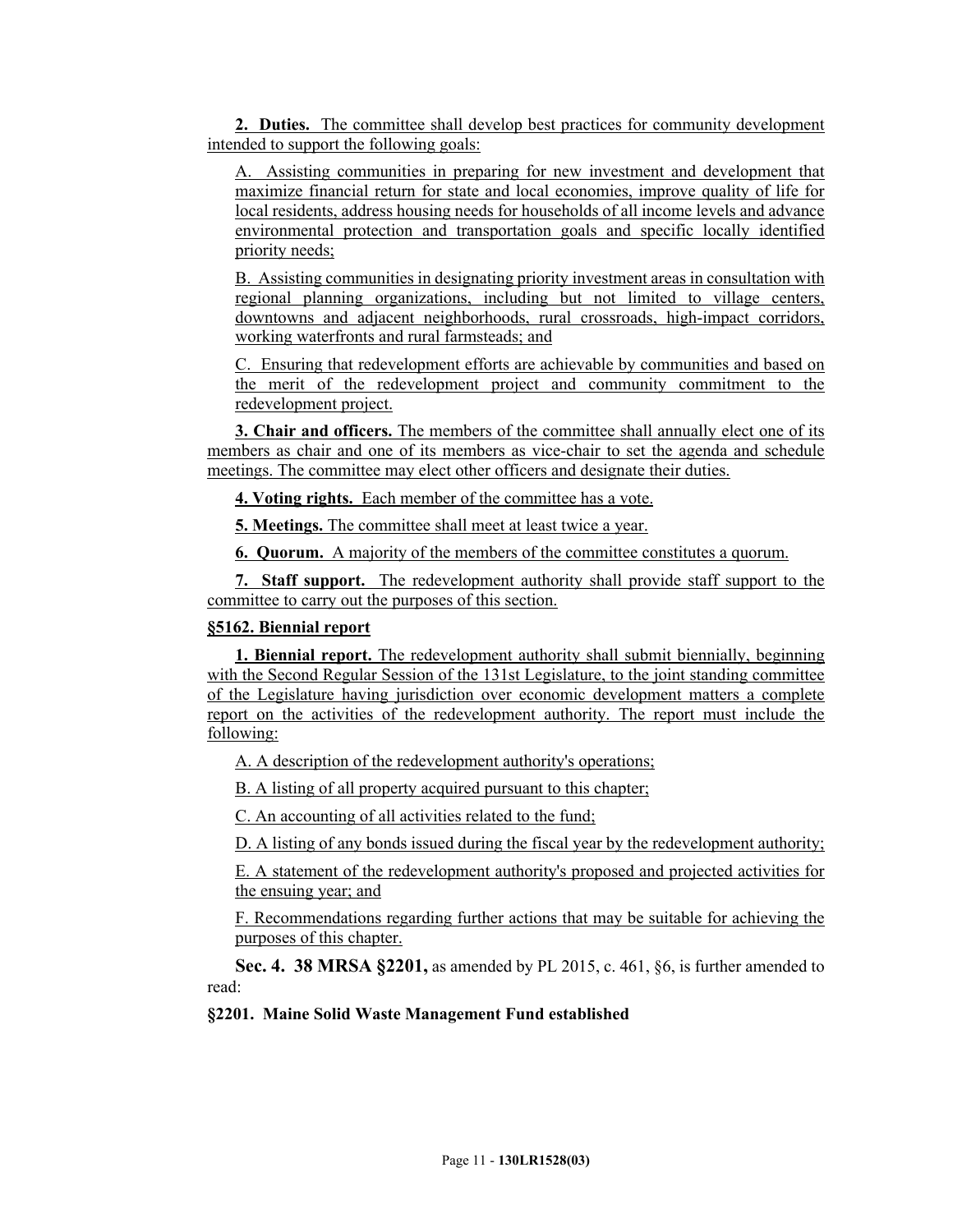The Maine Solid Waste Management Fund, referred to in this section as "the "fund," is established as a nonlapsing fund to support programs administered by the bureau and the Department of Environmental Protection. The fund must be segregated into 2 subsidiary accounts. The first subsidiary account, called operations, receives all fees established and received under article 1. The Except as provided in section 2203-A, subsection 2-A, the 2nd subsidiary account, called administration, receives all fees established under this article and under Title 36, chapter 719 and all funds recovered by the department as reimbursement for departmental expenses incurred to abate imminent threats to public health, safety and welfare posed by the illegal disposal of solid waste.

Money in the fund not currently needed to meet the obligations of the department or bureau must be deposited with the Treasurer of State to the credit of the fund and may be invested as provided by law. Interest on these investments must be credited to the fund.

Funds deposited in the fund related to administration may be expended only in accordance with allocations approved by the Legislature for administrative expenses directly related to the bureau's and the department's programs, including actions by the department necessary to abate threats to public health, safety and welfare posed by the disposal of solid waste. Funds deposited in the fund related to fees imposed on the disposal of construction and demolition debris and residue from the processing of construction and demolition debris may be expended only for the state cost share to municipalities under the closure and remediation cost-sharing program for solid waste landfills established in section 1310–F. Funds deposited in the fund related to fees imposed under this article may be expended to provide grant funding in accordance with the Maine Solid Waste Diversion Grant Program established in section 2201‑B. The department shall, on an annual basis, conduct a review of the revenues presently in the fund and the revenues projected to be added to or disbursed from the fund in upcoming calendar years and determine what amount of revenues, if any, are available to provide grant funding under section 2201‑B. If the department determines that there are revenues in the fund available in the upcoming calendar year to provide grant funding under section 2201‑B, the department must ensure that such revenues are designated for use in accordance with section 2201‑B by the end of that calendar year. Funds deposited in the fund related to operations may be expended only in accordance with allocations approved by the Legislature and solely for the development and operation of publicly owned facilities owned or approved by the bureau and for the repayment of any obligations of the bureau incurred under article 3. These allocations must be based on estimates of the actual costs necessary for the bureau and the department to administer their programs, to provide financial assistance to regional associations and to provide other financial assistance necessary to accomplish the purposes of this chapter. Beginning in the fiscal year ending on June 30, 1991 and thereafter, the fund must annually transfer to the General Fund an amount necessary to reimburse the costs of the Bureau of Revenue Services incurred in the administration of Title 36, chapter 719. Allowable expenditures include "Personal Services," "All Other" and "Capital Expenditures" associated with all bureau activities other than those included in the operations account.

**Sec. 5. 38 MRSA §2202, sub-§1,** as amended by PL 1995, c. 465, Pt. A, §73 and affected by Pt. C, §2, is further amended to read:

**1. Fees established.** The department shall establish procedures to charge fees specified in this article and pursuant to the requirements of this article. All Except as